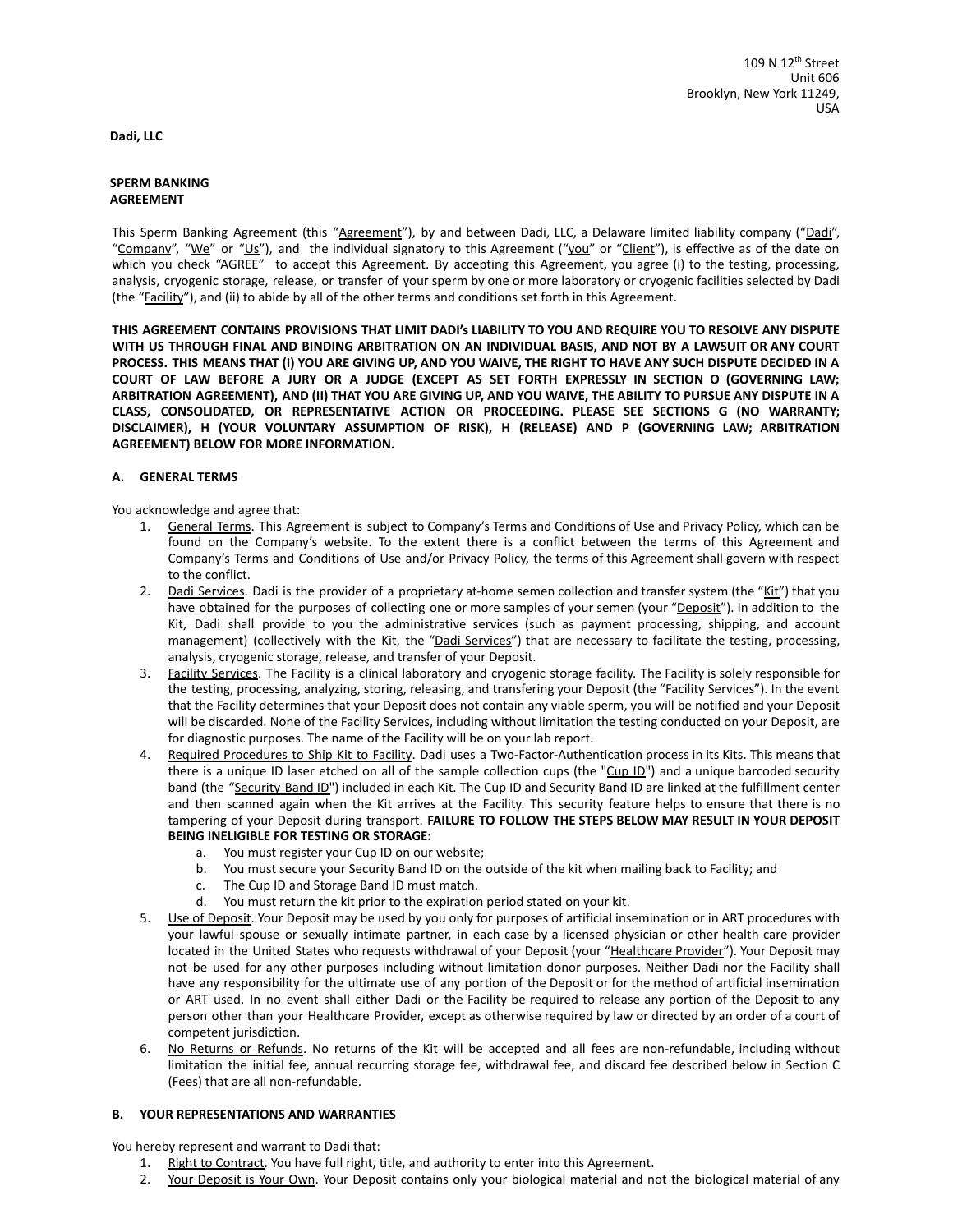third party.

- 3. No Donor Sperm. You will use your Deposit only for purposes of artificial insemination or in ART procedures with your lawful spouse or sexually intimate partner, in each case by Your Healthcare Provider (and, for the avoidance of doubt, you will not use your deposit for donor purposes).
- 4. No Communicable Diseases. You have no communicable diseases, including without limitation chlamydia, gonorrhea, hepatitis, HIV, HPV, herpes, or syphilis.
- 5. Compliance with Instructions. You will comply with all instructions and labeling provided to you by Dadi, its affiliates, and/or Facility in connection with the Kit, the other Dadi Services, and the Facility Services.

## **C. FEES**

- 1. Initial Fee. All Kit orders are subject to an initial fee. You will pay the then-current initial fee that is disclosed to you at the time you order your Kit. In consideration of payment of such fee (which fee is due at the time an order is placed for a Kit), Dadi agrees that it will, or will cause the Facility to, as applicable:
	- a. send a Kit to you at the address you provide to Dadi;
	- b. receive your Deposit;
	- c. process your Deposit for sperm concentration, sperm count, sperm motility and/or sperm morphology, and such other items as may be offered by Dadi and Facility and that you may purchase;
	- d. make a report available to you regarding the matters described in item (c) of this Section C.1; and
	- e. freeze and store the Deposit for one (1) year following Facility's receipt of your Deposit.
- 2. Annual Recurring Storage Fee. All storage of your Deposit is subject to an annual recurring storage fee charged on a per Kit basis. You will pay an annual storage fee for every additional one (1) year period during which your Deposit is stored by the Facility for all or any part of such year. The storage fee covers the maintenance and storage of the Deposit for a one (1) year period, and it must be paid in advance of the first day of the applicable one (1) year period. Annual storage fees are non-refundable and will not be prorated for any partial year of storage. This means, for example, that if you pay your annual storage fee on January 1st of every year and you transfer your Deposit to your Healthcare Provider for artificial insemination on February 1st of any given year, you will not receive any refund of your prepaid annual storage fee for the remainder of such year. This Agreement, including without limitation this Section C, will automatically renew for successive one (1) year periods until such time that you provide written notice in accordance with Section D (Withdrawal and Discard Procedures) of your intent to withdraw or discard your Deposit. Any such written notice must be properly delivered by you to Dadi at least five (5) business days prior to the date that this Agreement automatically renews or you will be charged in full for an additional year of storage, which accounts for, among other things, reasonable processing times of Facility and Dadi for withdrawals and discards. Upon automatic renewal, your payment method on file will be automatically charged for the then-current annual storage fee. Storage fees may be changed by Dadi at any time or from time to time with written notice to you. You agree that failure to pay the storage fee for any reason will constitute a breach of this Agreement and your rights under this Agreement may be terminated in accordance with Section J (Term and Termination; Disposal of Deposit) below.
- 3. Withdrawal Fee. All withdrawals of your Deposit are subject to a withdrawal fee charged on a per withdrawal basis. You will pay the then-current withdrawal fee at the time you withdraw any portion of your Deposit. To obtain more information about the withdrawal process, contact Dadi's customer support team using the contact information available on Dadi's website.
- 4. Discard Fee. All discards of your Deposit are subject to a discard fee charged on a per discard basis. You will pay the then-current discard fee at the time of discard of any portion of your Deposit. To obtain more information about the discard process, contact Dadi's customer support team using the contact information available on Dadi's website.

### **D. WITHDRAWAL AND DISCARD PROCEDURES**

- 1. Withdrawal. Upon payment of the withdrawal fee (and any other unpaid fees that you owe to Dadi, including without limitation, any unpaid storage fees) and upon ten (10) days prior written notice to Dadi, Dadi will deliver (or cause to be delivered) to your Healthcare Provider, the portion of the Deposit which such physician or other health care provider requests. You agree to provide written notice of your withdrawal using the process and forms required by Dadi and Facility at the time you withdraw any portion of your Deposit. You agree that notice will not be deemed given and your Deposit will not be transferred unless Dadi receives (i) full payment for the withdrawal fee and any and all other unpaid fees that you owe to Dadi, and (ii) copies of all required withdrawal forms completed to Dadi's satisfaction, delivered to Dadi in accordance with Dadi's instructions. Any release or transfer of your Deposit shall be at your sole risk and expense. To obtain more information about the withdrawal process, contact Dadi's customer support team using the contact information available on Dadi's website. Dadi will not authorize the Facility to release Deposits to locations outside of the United States.
- 2. Discard. Upon payment of the discard fee (and any other unpaid fees that you owe to Dadi, including, without limitation, any unpaid storage fees) and upon ten (10) days prior written notice to Dadi, Dadi will discard (or shall cause to be discarded) the deposit(s) as directed by you. You agree that notice will not be deemed given and your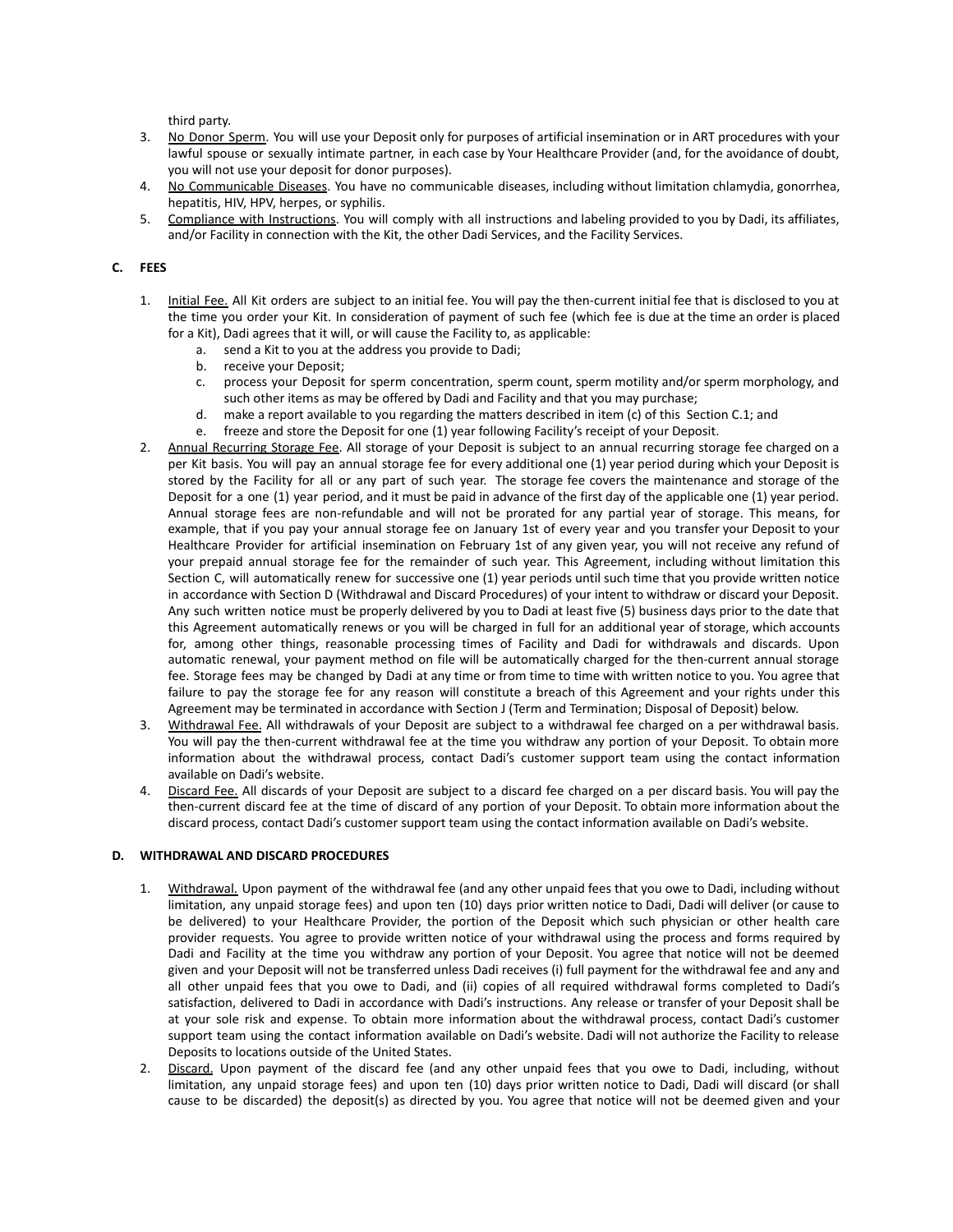Deposit will not be discarded unless Dadi receives (i) full payment for the discard fee and any and all other unpaid fees that you owe to Dadi, and (ii) copies of all required discard forms completed to Dadi's satisfaction, delivered to Dadi in accordance with Dadi's instructions. To obtain more information about the discard process, contact Dadi's customer support team using the contact information available on Dadi's website.

# **E. OTHER DISCARD PROCEDURES IN CASE OF DEATH OR NON-VIABILITY**

Notwithstanding anything to the contrary in Section D (Withdrawal and Discard Procedures):

- 1. In the event of your death (as evidenced by a certified copy of your death certificate, or other evidence of death satisfactory to Dadi in its sole discretion), you hereby authorize Dadi to dispose of, and to cause the Facility to dispose of, all of your Deposits. **For the avoidance of doubt, you do not consent to posthumous conception via the use of your Deposits.**
- 2. In the event that the Facility determines that your Deposit contains no viable sperm, you hereby authorize Dadi to dispose of, and to cause the Facility to dispose of, all of your Deposits.

## **F. DUTIES; DISCARD OF DEPOSIT IN CASE OF BREACH**

Although Dadi shall act solely as the agent of you according to the terms of, and solely to the extent provided in, this Agreement and the Company's Terms of Service and Privacy Policy, all of your rights under this Agreement may, at Dadi's discretion, terminate upon your breach of this Agreement or the Company's Terms of Service. Dadi shall be under no obligation to continue to perform any duty imposed by this Agreement upon such breach, including without limitation your failure to pay any fees due under this Agreement. You expressly understand that, in the event of such a breach, Dadi may, in its sole discretion, cause the **Facility to discard and/or dispose of all of your stored deposits.**

### **G. NO WARRANTY; DISCLAIMER**

THE DADI SERVICES AND THE FACILITY SERVICES ARE PROVIDED "AS IS" WITH NO REPRESENTATIONS OR WARRANTIES OF ANY KIND, EXPRESS OR IMPLIED, INCLUDING WITHOUT LIMITATION IMPLIED WARRANTIES OF MERCHANTABILITY AND FITNESS FOR A PARTICULAR PURPOSE. YOU ACKNOWLEDGE AND AGREE THAT NEITHER DADI NOR THE FACILITY, NOR ANY AFFILIATES THEREOF, NOR ANY OF THE OFFICERS, DIRECTORS, MANAGERS, SHAREHOLDERS, MEMBERS, EXECUTIVES, EMPLOYEES, OR CONSULTANTS OF ANY OF THE FOREGOING, HAS MADE ANY REPRESENTATIONS OR WARRANTIES TO YOU OF ANY KIND, NATURE, OR DESCRIPTION, EXPRESS OR IMPLIED (INCLUDING ANY WARRANTY OF MERCHANTABILITY OR FITNESS FOR A PARTICULAR PURPOSE), INCLUDING, WITHOUT LIMITATION ANY REPRESENTATIONS OR WARRANTIES WITH RESPECT TO:

- (i) THE VIABILITY OR MOTILITY OF YOUR FROZEN OR THAWED SPERM DEPOSIT;
- (ii) WHETHER USE OF YOUR DEPOSIT COULD RESULT IN THE TRANSMISSION OF ANY COMMUNICABLE DISEASE;
- (iii) THE POSSIBILITY OF THE USE OF YOUR DEPOSIT AT ANY TIME;
- (iv) WHETHER YOUR DEPOSIT WILL WITHSTAND THE FREEZING PROCESS, WILL WITHSTAND LONG-TERM STORAGE, WILL DEVELOP NORMALLY AFTER THAWING, OR WILL ULTIMATELY BE USED SUCCESSFULLY FOR THE PURPOSE OF INITIATING A PREGNANCY
- (v) THE RISK OF GENETIC DEFECTS, BIRTH DEFECTS, MISCARRIAGE, OR STILLBIRTH AFTER USING YOUR DEPOSIT TO INITIATE PREGNANCY OR THE PHYSICAL, MENTAL, GENETIC OR OTHER CHARACTERISTICS OF ANY CHILD BORN AS A RESULT OF YOUR USE OF YOUR DEPOSIT;
- (vi) COMPLICATIONS IN PREGNANCY OR DELIVERY AFTER USE OF YOUR DEPOSIT TO INITIATE PREGNANCY;
- (vii) THE FACILITY'S LIQUID NITROGEN COOLED REFRIGERATORS AND TANKS, OR ANY OTHER FACILITY EQUIPMENT;
- (viii) THE FACILITY'S QUALITY MANAGEMENT PROCESSES;
- (ix) THE FACILITY SERVICES, INCLUDING WITHOUT LIMITATION THE ACCURACY, RELIABILITY, OR QUALITY OF THE FACILITY SERVICES; OR
- (x) THE COMPETENCE OF ANY OF THE EXECUTIVES, EMPLOYEES, OR CONSULTANTS OF DADI OR THE FACILITY.

TO THE FULLEST EXTENT PERMITTED BY APPLICABLE LAW, DADI HEREBY EXPRESSLY DISCLAIMS ANY AND ALL SUCH REPRESENTATIONS AND WARRANTIES.

### **H. YOUR VOLUNTARY ASSUMPTION OF RISK**

You hereby acknowledge and agree that there are risks associated with the Dadi Services and/or the Facility Services that you are voluntarily assuming that may result in damage to or complete loss of your Deposit (the "Risks"), including without limitation: (i) shipping delays and other carrier and transit failures, (ii) weather events, (iii) complete or partial tank failure or other equipment failure, including without limitation any failure of any dry shipper or other transportation related tank, and (iv) specimen freezing and thawing. You further acknowledge and agree that (i) frozen sperm viability, motility, and capacity to fertilize varies from deposit to deposit, (ii) cryopreservation and storage do not enhance characteristics or fertilization potential of deposits, and (iii) certain laws and regulations may forbid the Facility's storage of your Deposit or your use of the Deposit for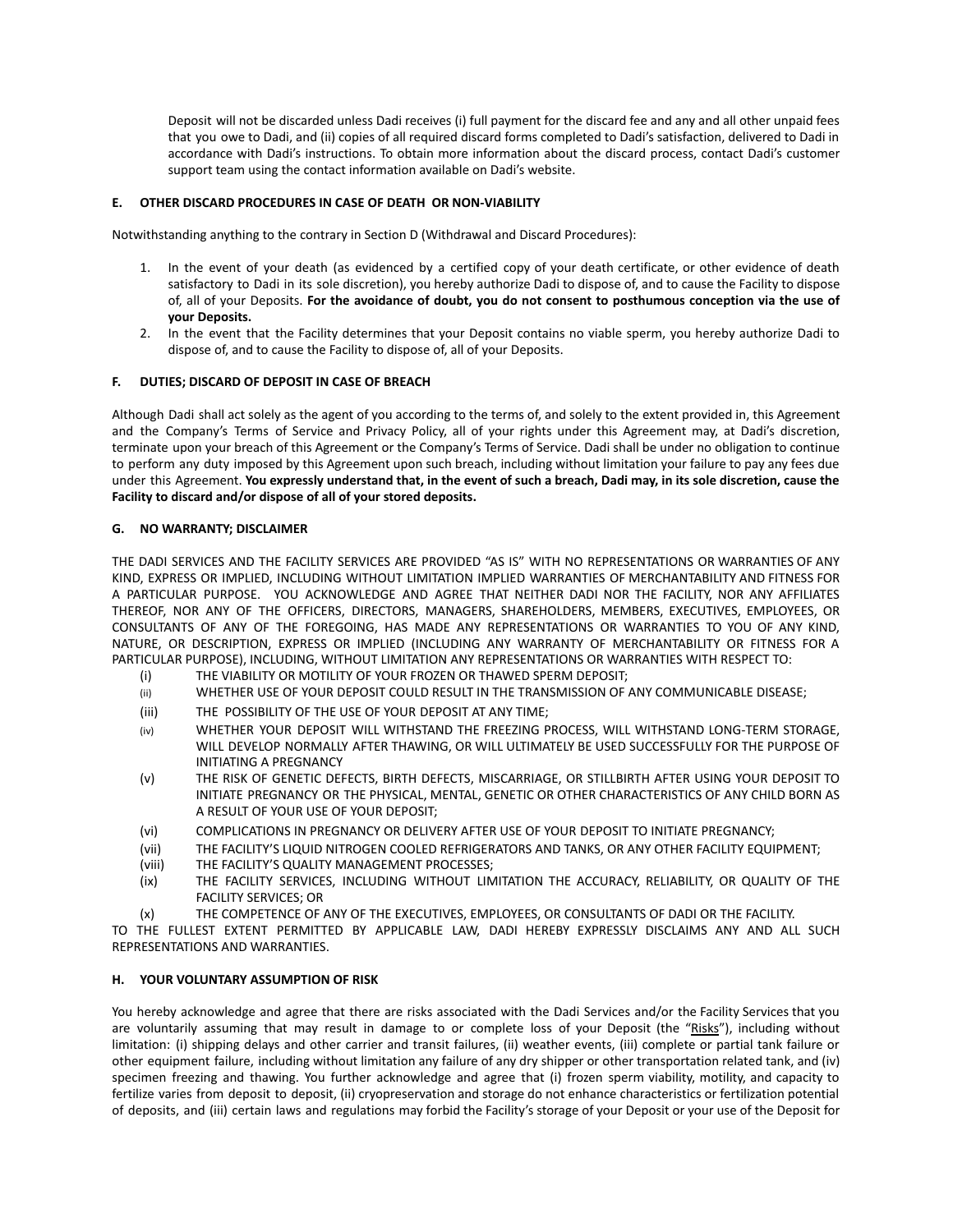intrauterine insemination or the fertilization of eggs if the sperm source does not meet defined infectious disease criteria or other applicable criteria.

### **I. RELEASE AND LIMITATION OF LIABILITY**

In consideration of the acceptance and storage of your Deposit, you - for yourself, your heirs, your next of kin, your personal representatives and your assigns - forever release, forever remise, and forever discharge and agree to save and hold harmless and indemnify Dadi, Dadi's affiliates, the Facility, and all of the foregoing's officers, directors, agents, and employees (such entities and persons, collectively, the "Released Parties") of and from all liabilities, losses, damages, expenses, claims, actions, demands, and possible causes of action whatsoever that may accrue to you or to your heirs, your next of kin, your personal representatives, or your assigns, including without limitation any liability, claims, actions, and possible causes of action resulting from or arising out of: (i) negligence or gross negligence of any of the Released Parties, (ii) any of the Risks or other acknowledgements set forth in Section H (Your Voluntary Assumption of Risk), (iii) the physical appearance of any offspring, any abnormalities, genetic defects, birth defects, hereditary characteristics or tendencies of any offspring, or any other adverse consequences, in each case related to or arising from use of the Deposit, or (iv) your breach of this Agreement, including without limitation the representations and warranties set forth in Section B hereof (Your Representations and Warranties).

## **J. TERM AND TERMINATION; DISPOSAL OF DEPOSIT**

This Agreement shall commence on the date that you check "I AGREE" to accept this Agreement and shall continue for a period of one (1) year unless earlier terminated by you or Dadi in accordance with the terms herein. Thereafter, this Agreement shall automatically renew for successive one (1) year periods until terminated by you or Dadi.

This Agreement will terminate and all of Dadi's obligations hereunder will cease upon the occurrence of any one or more of the following events:

- (i) All of your Deposits have been withdrawn or discarded in accordance with Section D (Withdrawal and Discard Procedures) and you have purchased no further Kits from Dadi.
- (ii) All of your Deposits have been withdrawn or discarded in accordance with Section E (Other Discard Procedures in the Case of Death or Non-Viability) and you have purchased no further Kits from Dadi.
- (iii) You have breached the Agreement or the Terms of Service and Dadi elects to terminate the Agreement in accordance with Section F (Duties; Discard of Deposit in Case of Breach).

Upon termination of Dadi's obligations under this Agreement for any reason whatsoever, Dadi may cause the Facility to dispose of your Deposit(s) in any practicable manner.

### **K. INDEMNIFICATION**

You shall indemnify, defend, and hold harmless the Released Parties from and against any and all claims, losses, liabilities, damages, demands, costs, expenses (including without limitation attorneys' fees), offsets, and causes of action as a result of any third party action, proceeding, claim, demand, investigation, suit, or dispute of any nature or kind arising from or relating to (i) your use of the Dadi Services, (ii) your use of the Facility Services, (iii) or your breach of this Agreement, including without limitation your representations and warranties contained in this Agreement. In the event of any disputes whereby Dadi is ordered by a court with judicial authority to hold (or to cause to be held) Deposits, Dadi shall be entitled to collect back storage fees resulting from the court hold.

## **L. GOVERNMENT ORDERS**

Notwithstanding any other provision of this Agreement, Dadi may return, release, or discard, or cause the Facility to return, release, or discard, any or all of your Deposits without your permission, or refrain from doing so despite receiving an authorization or instruction from you, in each case: (i) if ordered to do so by any court of law, governmental body, or agency of competent jurisdiction, or (ii) upon the promulgation or issuance of any law, regulation, guidance document, or advisory opinion, requiring, in Dadi's opinion, the return, release, or destruction of such Deposits. For purposes of this Agreement, "regulation" includes, without limitation, the requirements of any federal or state permits or licenses held or required to be held by Dadi or the Facility, and "agency of competent jurisdiction" includes any authority using any such permit or license.

### **M. ASSIGNABILITY**

The terms and conditions of this Agreement shall inure to the benefit of and be binding upon the respective successors and permitted assigns of the parties. Nothing in this Agreement, express or implied, is intended to confer upon any party other than the parties hereto or their respective successors and assigns any rights, remedies, obligations, or liabilities under or by reason of this Agreement, except as expressly provided in this Agreement. This Agreement, and all or any part of the rights and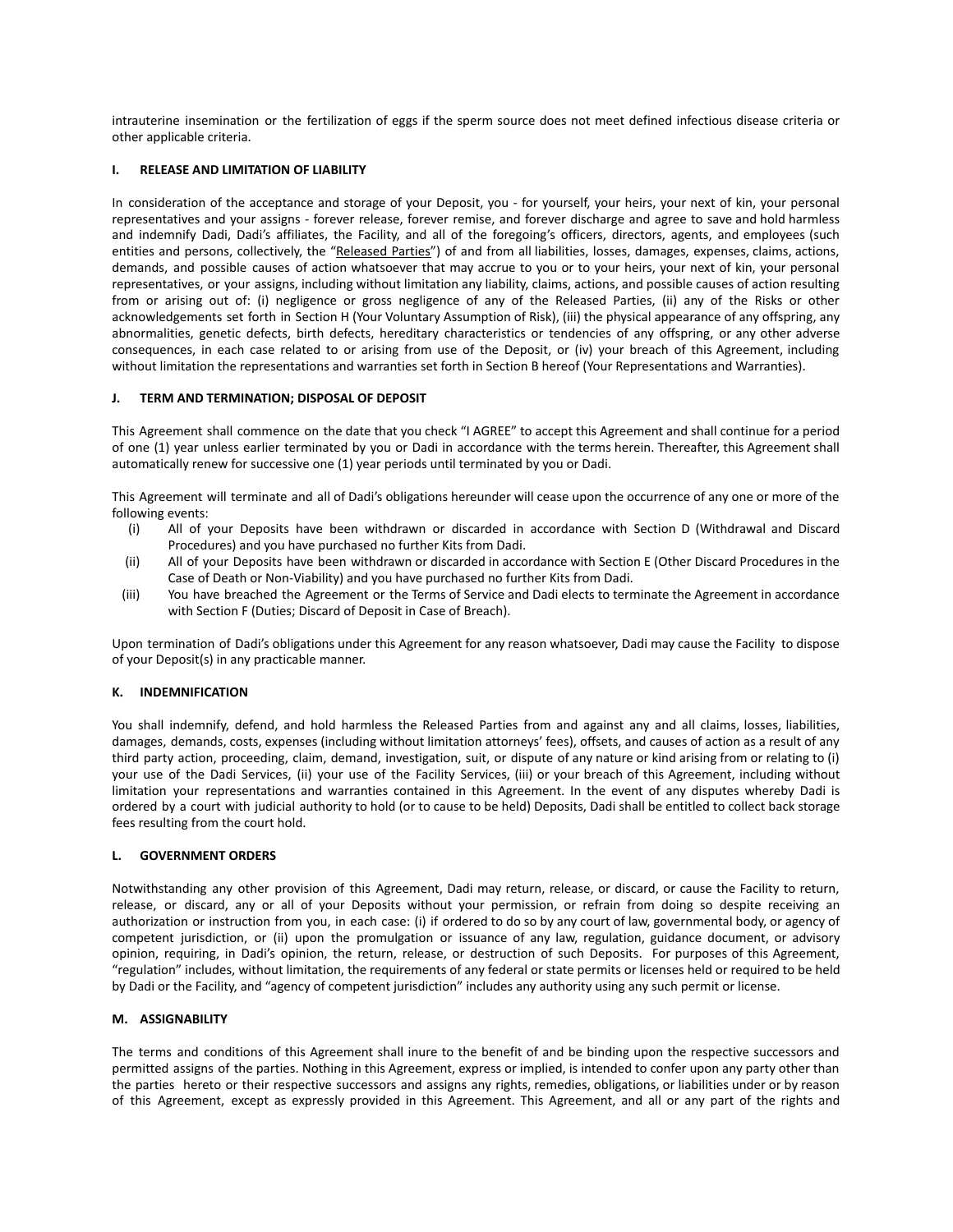obligations hereunder, may not be assigned or otherwise transferred by you and any such attempted assignment or transfer will be null and void. For the avoidance of doubt, nothing in this Section M shall limit the intent and purpose of Section I (Release and Limitation of Liability) or Section K (Indemnification).

## **N. ADDITIONAL AGREEMENTS**

This Agreement, the Terms of Service, and the Privacy Policy constitute the entire understanding and agreement of the parties hereto with respect to the subject matter hereof, and any other written or oral agreement relating to the subject matter hereof existing between the parties is expressly cancelled and superseded hereby. At any time and from time to time, Dadi may amend or otherwise modify this Agreement. Any amendments or other modifications to this Agreement will be effective immediately upon posting of the changed Agreement on Dadi's website. Your use of any of the Dadi Services or Facility Services following any such change constitutes your agreement to follow and be bound by this Agreement, as amended or otherwise modified. You agree to review the Agreement periodically. The invalidity or unenforceability of any provision hereof shall in no way affect the validity or enforceability of any other provision.

## **O. GOVERNING LAW; ARBITRATION AGREEMENT**

IMPORTANT NOTE: PLEASE READ THIS SECTION CAREFULLY BECAUSE IT REQUIRES YOU AND DADI TO RESOLVE ALL DISPUTES BETWEEN US THROUGH BINDING INDIVIDUAL ARBITRATION AND LIMITS THE MANNER IN WHICH YOU CAN SEEK RELIEF FROM DADI. YOU UNDERSTAND AND AGREE THAT, BY ENTERING INTO THIS AGREEMENT, YOU AND DADI ARE EACH WAIVING THE RIGHT TO A TRIAL BY JURY AND THE RIGHT TO PARTICIPATE IN A CLASS ACTION.

- 1. **Governing Law**. This Agreement shall be governed by the laws of the State of Delaware, without giving effect to the principles of conflict of laws. Subject to the requirement to arbitrate set forth in this Section O, exclusive jurisdiction for all disputes that do not require arbitration will be the state and federal courts located in New York, New York, and you consent to the jurisdiction of those courts.
- 2. **Binding Arbitration, Generally**. Except as described in subsection 3 below ("Exceptions"), you and Dadi agree that every dispute arising in connection with this Agreement or communications from us will be resolved through binding arbitration. Arbitration uses a neutral arbitrator instead of a judge or jury, is less formal than a court proceeding, may allow for more limited discovery than in court, and is subject to very limited review by courts. This agreement to arbitrate disputes includes all claims whether based in contract, tort, statute, regulation, ordinance, fraud, misrepresentation, common law, constitutional provision, respondeat superior, agency or any other legal or equitable theory, regardless of whether a claim arises after the termination of this Agreement, and regardless of whether a claim arises before or after the effective date of this Agreement. Any dispute relating to the interpretation, applicability, or enforceability of this binding arbitration agreement will be resolved by the arbitrator.
- 3. **Exceptions**. Although we are agreeing to arbitrate most disputes between us, nothing in this Agreement will be deemed to waive, preclude, or otherwise limit the right of either party to: (a) bring an individual action in small claims court; (b) file suit in a court of law to address an intellectual property infringement claim; or (c) seek injunctive relief in a court of law in a state or federal court in New York, New York.
- 4. **Arbitrator**. This arbitration agreement, and any arbitration between us, is subject to the Federal Arbitration Act and will be administered by the American Arbitration Association ("**AAA**") under its Consumer Arbitration Rules (collectively, "**AAA Rules**") as modified by this Agreement. The AAA Rules and filing forms are available online at www.adr.org, by calling the AAA at +1-800-778-7879, or by contacting Dadi.
- 5. **Commencing Arbitration**. Before initiating arbitration, a party must first send a written notice of the dispute to the other party by certified U.S. Mail or by Federal Express (signature required) or, only if that other party has not provided a current physical address, then by electronic mail ("**Notice of Arbitration**"). Dadi's address for Notice is: Dadi, LLC 109 N 12<sup>th</sup> Street, Unit 606, Brooklyn, New York 11249 Attention: Legal. A copy of all Notices of Arbitration must also be sent to Dadi via email to [arbitration-notices@dadikit.com.](mailto:arbitration-notices@ro.co) The Notice of Arbitration must: (a) identify the name or account number of the party making the claim; (b) describe the nature and basis of the claim or dispute; and (c) set forth the specific relief sought ("**Demand**"). The parties will make good faith efforts to resolve the claim directly, but if the parties do not reach an agreement to do so within 30 days after the Notice of Arbitration is received, you or Dadi may commence an arbitration proceeding. If you commence arbitration in accordance with these Terms, Dadi will reimburse you for your payment of the filing fee, unless your claim is for more than US\$10,000 or if Dadi has received 25 or more similar demands for arbitration, in which case the payment of any fees will be decided by the AAA Rules. If the arbitrator finds that either the substance of the claim or the relief sought in the Demand is frivolous or brought for an improper purpose (as measured by the standards set forth in Federal Rule of